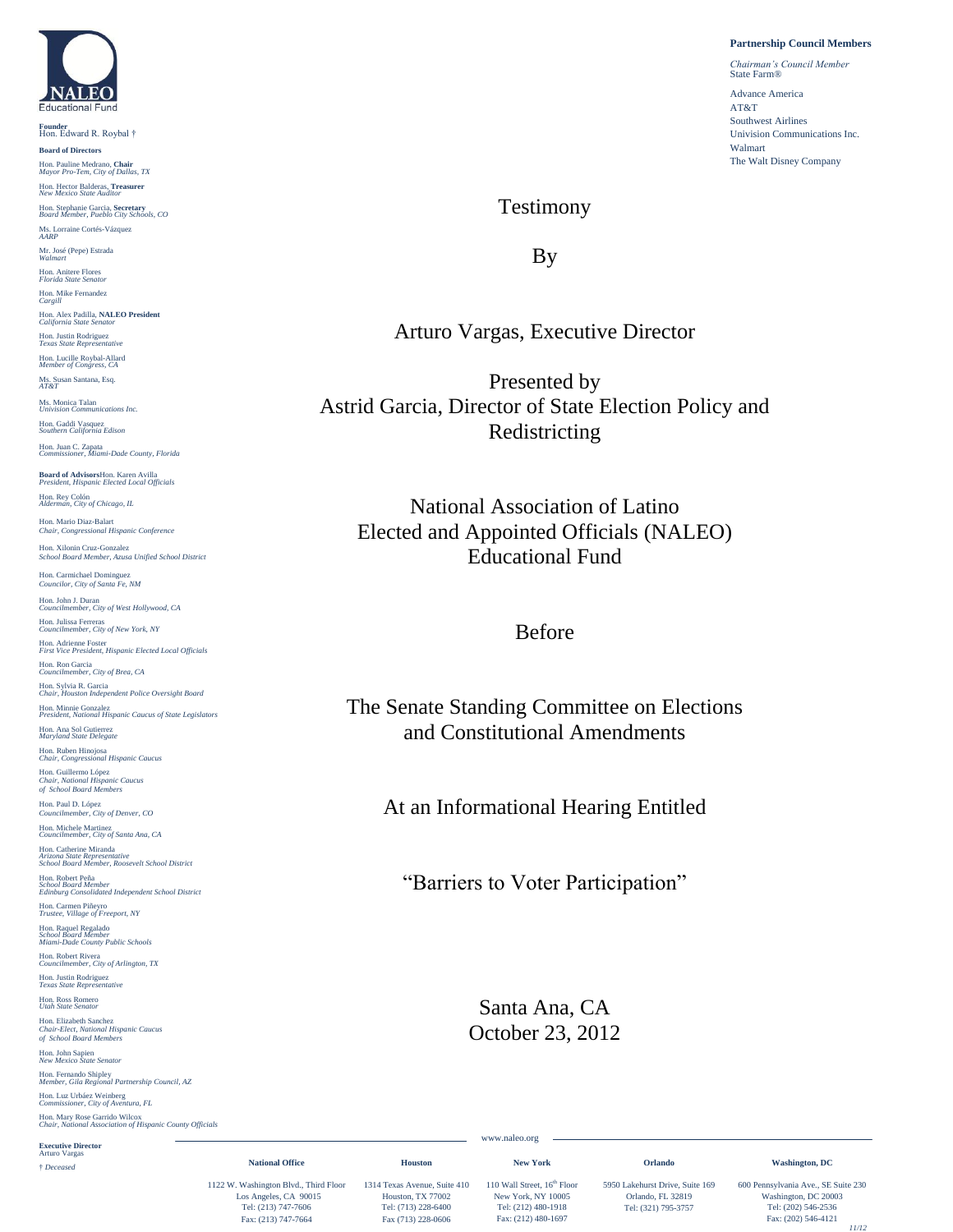Chairman Correa and Members of the Senate Committee on Elections and Constitutional Amendments, thank you for the opportunity to submit this testimony which presents our perspectives on the barriers to Latino participation in California elections.

We submit this testimony during a crucial time for the Latino community and our state's democracy. California's Latino electorate grew dramatically during the last two decades, and Latinos now comprise one out of every four of California's registered voters. However, as we have documented in our report, *Latino Voters at Risk* (Attachment 1), state legislatures across the country are enacting restrictive voting and registration measures that impose unfair barriers to the participation of all communities, and particularly underrepresented racial and ethnic citizens. The California state legislature demonstrated leadership by rejecting these types of measures, and made protecting and preserving the right to vote for all Californians a top policy priority, as demonstrated through its actions in the 2011-2012 legislative session. During the session, the legislature enacted several measures to enhance voters' access to the democratic process. These include SB 183, which protects a voter's ballot from being rejected if the voter writes or makes extra marks; SB 397, which establishes California's new online voter registration system; AB 84, which permits a newly-naturalized citizen to register to vote 14 days and up to the close of polls on Election Day at a location designated by the county official; and AB 1436, which will allow same day voter registration at the offices of county election officials once California implements an upgraded voter database. Despite these laws, barriers to full participation still exist for the Latino community in California. In our testimony, we highlight some of these barriers, and provide recommendations to address them.

The NALEO Educational Fund is a non-profit, non-partisan organization that facilitates full Latino participation in the American political process, from citizenship to public service. Our constituency includes the more than 6,000 Latino elected and appointed officials nationwide, including 1,353 from California. Our Board members and constituency include Republicans, Democrats and Independents. For several decades, the NALEO Educational Fund has worked to achieve its mission through programs that promote civic integration of the Latino community by conducting voter education and outreach activities, offering professional development opportunities to Latino elected and appointed officials, disseminating information on issues related to Latino engagement and Latino political impact, and advocating for policies that protect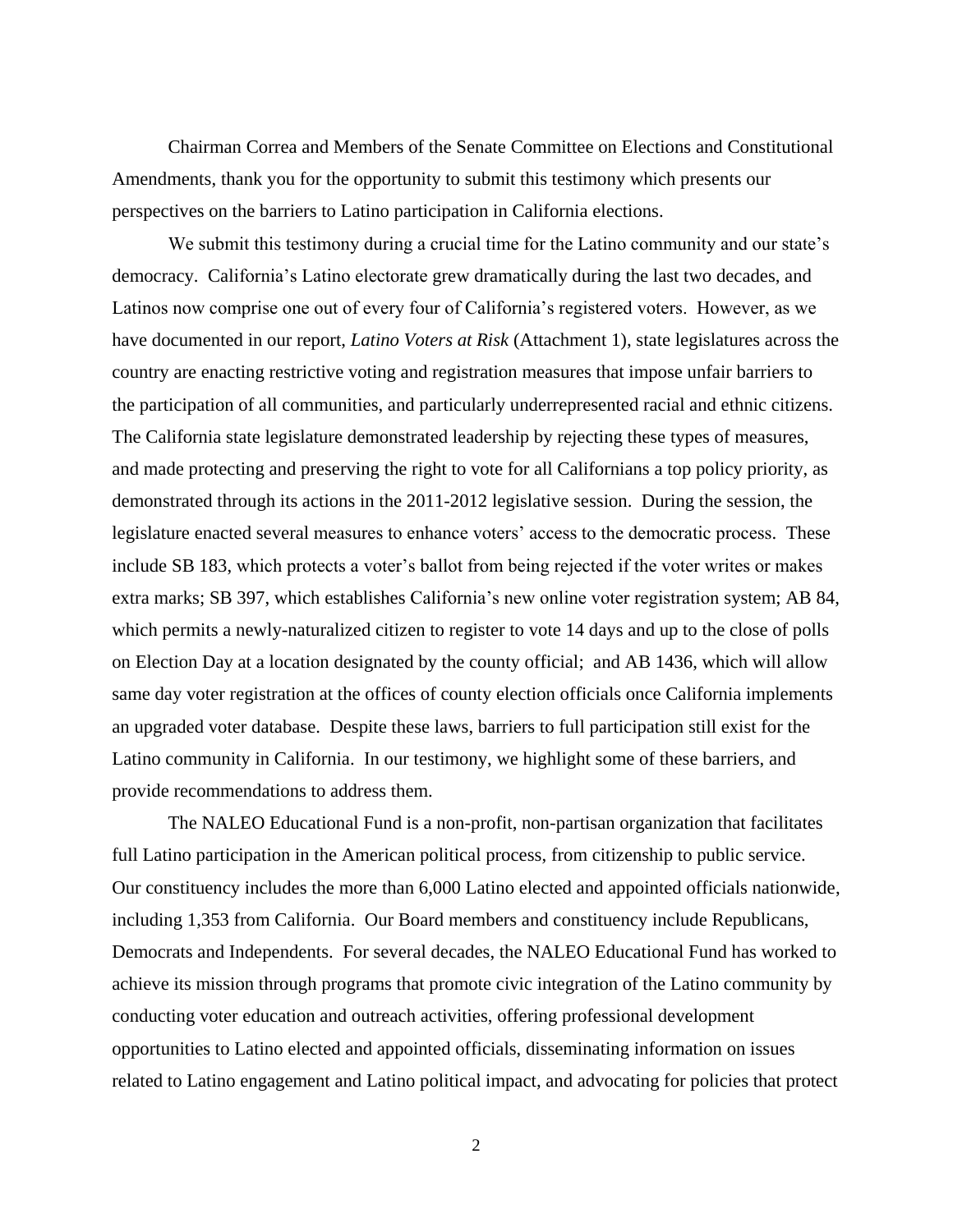Latino voters. Through our civic engagement and policy development work, we have learned about the barriers that confront Latinos in the voting and registration process, nationally and in California. Since 2007, the NALEO Educational Fund has worked with Spanish-language media, community-based organizations, and elections officials to build an integrated national and local Latino voter engagement program. A key component of this effort is our national bilingual voter information and protection hotline, *1-888-VE-Y-VOTA* ("Go Vote"), and a comprehensive bilingual voter information website [\(yaeshora.info\)](http://www.yaeshora.info/english) through which thousands registered to vote in California in 2012 alone. Our non-partisan get-out-the-vote (GOTV) efforts have engaged infrequent and overlooked Latino voters, and have included historic mass-media campaigns with programming across multiple national and local platforms. In California, our campaign included partnering statewide with local affiliates of the largest Spanish-language television networks, Univision Communications, Inc., Entravision Communications, and impreMedia. This partnership included in-kind public service announcements (PSAs), print and online advertising, and innovative online engagement strategies leveraging social media tools such as Facebook and Twitter to promote voter education. Combined, these activities have reached millions of potential Latino voters.

We also are leaders in the national and California dialogue regarding the impact of election policies and practices on Latino electoral participation. After the enactment of federal election reform legislation, the Help America Vote Act of 2002 (HAVA), we served as members of the California Secretary of State's Advisory Committee that developed and updated the state's HAVA plan. In April 2012, we testified before the United State House of Representatives Committee on the Judiciary Subcommittee on the Constitution to express our concerns about the unprecedented number of restrictive voting and registration measures across the nation and their detrimental impact on the Latino vote. We also engaged in advocacy for fair redistricting in 2011 and 2012, in order to protect fair opportunities for Latino representation in California, Florida and Nevada.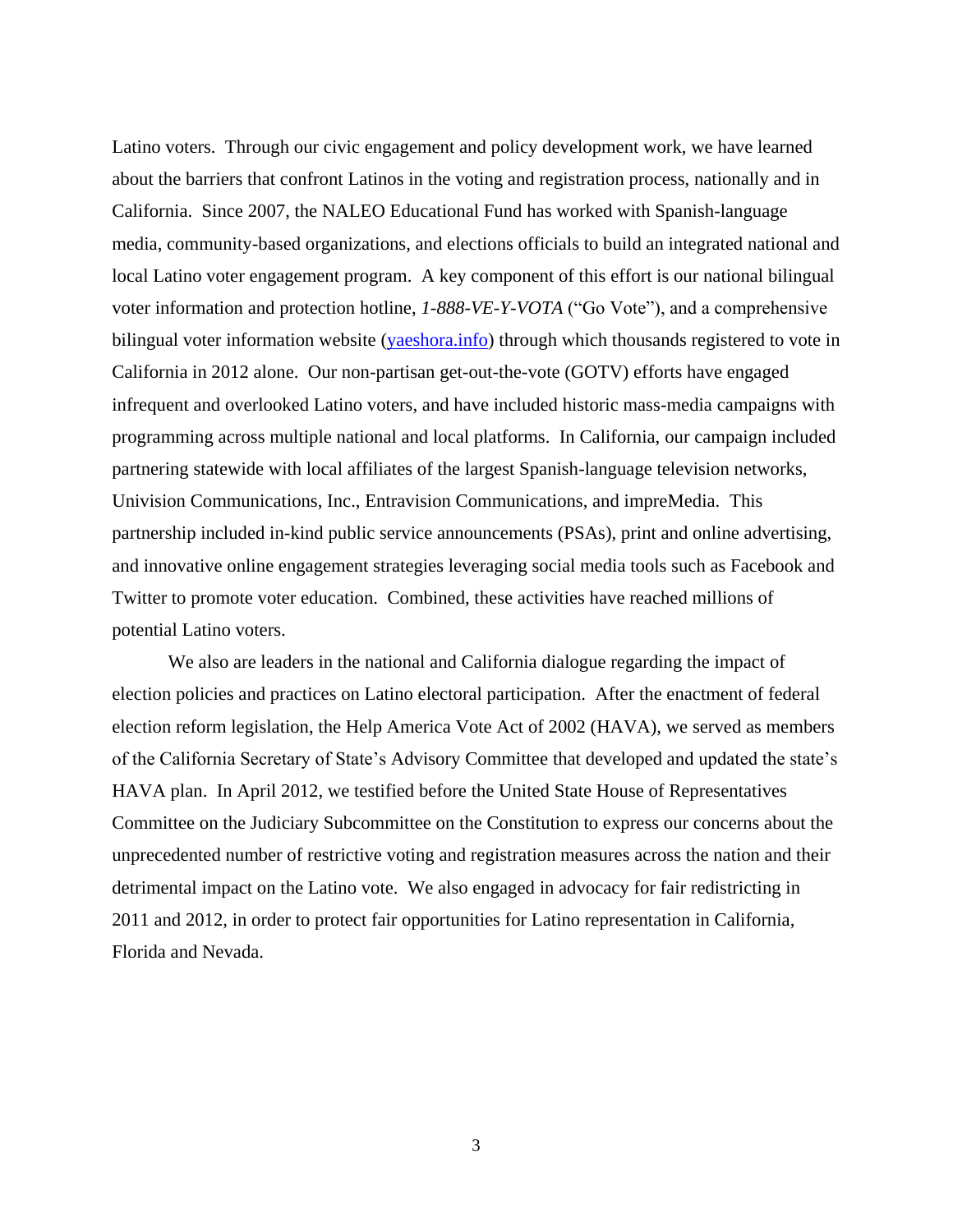### The Latino population and Latino voters in California

Over the last decade, the increase in the Latino population significantly contributed to California's population growth. The growth of the Latino population between 2000 and 2010 exceeded the growth of other population groups and helped offset the decline in the Non-Hispanic White, African American and Native American populations. The Latino population increase during the decade equaled 90% of California's overall growth. According to the U.S. Census Bureau's American Community Survey, California's Latino population reached 14.4 million in 2011, and the Latino community comprises 38 percent of the state's population, making it California's second largest population group. In addition, 51.7 percent of the state's youth under the age of 18 are Latino. According to media reports which appear to be based on unofficial preliminary projections, Latinos are expected to be California's largest population group in either 2013 or 2014 (we anticipate that the California Department of Finance will publish official projections confirming this development in early 2013). The strength of California's democracy – both now and in the future – depends upon the full participation of its Latino population.

While California's Latino population is growing, Latino participation in elections has not kept pace. In the 2008 Presidential election, there were 5.2 million California Latino adult U.S. citizens (the approximate population eligible to register to vote). However, only 3.3 million Latinos were registered to vote and only 3.0 million Latinos cast their ballots. Thus, nearly half (42.4%) of the state's Latinos who were eligible to register and vote did not do so, compared to 34.3% of the non-Latino population eligible to register and vote. The NALEO Educational Fund expects the Latino vote to increase to 3.9 million Latinos casting their ballot in California this election cycle, an increase of 31.2% from 2008. In our testimony, we provide the following recommendations to reduce barriers to Latino participation and enhance opportunities for the voice of every eligible Californian to be heard in the state's democracy.

### 1. Improve Voter Education and Outreach for Latino voters

Voter education and outreach are critical steps for engaging Latino voters. The Latino electorate is generally younger than the non-Latino electorate, and many Latino voters, such as youth and naturalized U.S. citizens, lack experience with voting practices and procedures.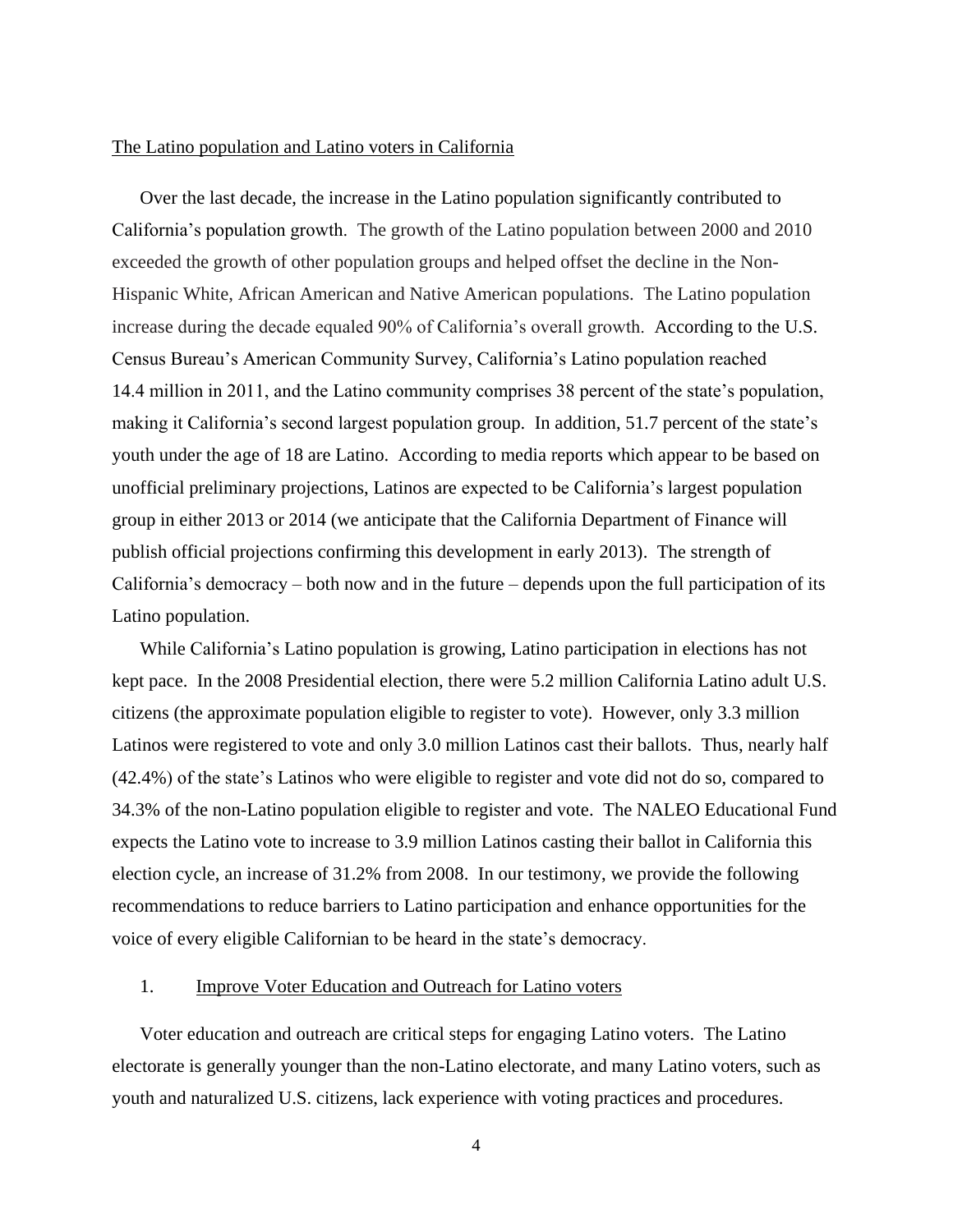A 2012 Pew Hispanic Center study showed that nearly two-thirds (63.7 percent) of eligible California Latino voters are ages 18 to 44, compared to only 48.6 percent of all California eligible voters. Additionally, many newly naturalized citizens will vote for their first time in the 2012 election cycle.

From our California voter engagement activities and experience, we have learned that voter education and outreach are essential to ensure that Latinos actively participate in the democratic process. In the seven weeks prior to the October 22 voter registration deadline, our *1-888-VE-Y-VOTA* operators received over 3,000 calls from California. While some of the callers had complex legal questions or reported discriminatory practices, a majority of callers needed basic information. In California, 45% of callers asked where they register to vote, another 34% of callers inquired about how to confirm their voter registration status and the remaining 21% of callers wanted basic information from their polling place location, to changing their address, and to finding information of who is eligible to register to vote. The nature of the vast majority of calls to our voter information hotline demonstrates that the Latino electorate needs greater access to basic voter information.

To ensure enhanced Latino participation, voter education needs to be accompanied by voter outreach. Due to the structure of the American political system, Latinos are often left out of the political dialogue since many are infrequent or low-propensity voters. Campaigns, political parties and candidates focus their communication efforts and outreach on high-propensity voters, and as such, the invitation to participate is concentrated on those citizens who are already active in the political process. Because these political actors are the primary drivers of information dissemination during election season, the result is a skewed outreach where those voters who most need outreach do not receive the invitation to participate.

The NALEO Educational Fund's experience and original research shows that low-propensity Latino voters can be mobilized to vote, but it requires voting information dissemination and a message that resonates with the target population. In general, low-propensity Latino voters demonstrate lower knowledge of the voting process, including how to find their polling place, or what to do if their name is not on the voting list, and are overall more likely to be mobilized to political action if they hear the invitation to participate from a trusted source. Recent polling by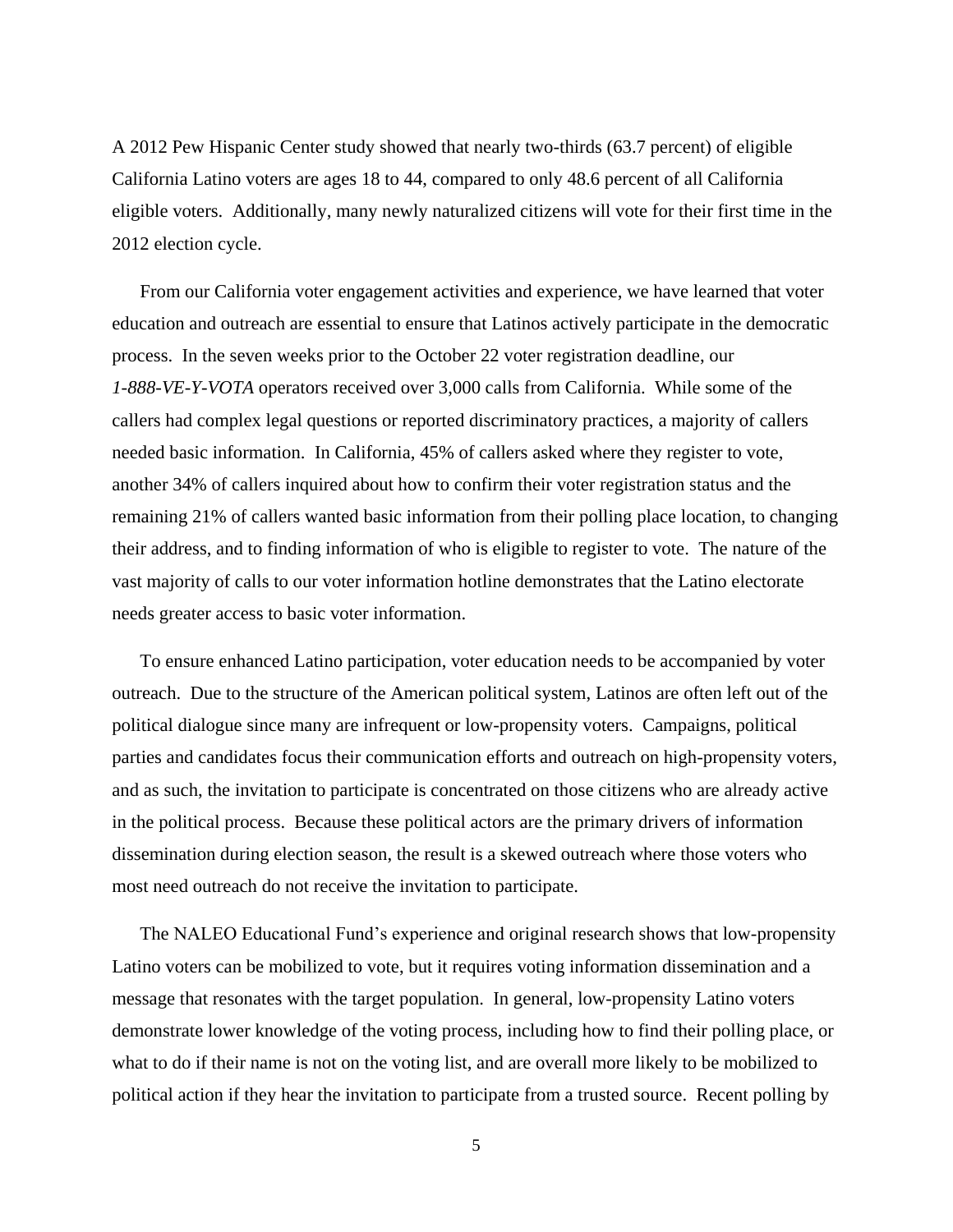the NALEO Educational Fund suggests that those messages could include a partisan appeal from a candidate, a message that speaks directly to their Latino community, or a more personal message or symbolic connection to a candidate or an issue.

If Latinos are to participate in the electoral process, election officials and non-partisan organizations must invest resources to engage low-propensity voters. The NALEO Educational Fund targeted low-propensity voters through its numerous voter engagement program initiatives across multiple election cycles. As a result, we built a deep knowledge base of effective engagement through scientific analysis and practice. The organization's GOTV campaign reaches tens of thousands of Latino voters and provides them with information on their polling place and invites them to go out and vote on Election Day. The NALEO Educational Fund's voter engagement efforts also include partnerships with community based organizations to host voter forums and voter registration drives, and a mass media campaign – *¡Ya es Hora!* ("It's Time") – to promote the importance of registering to vote and voting on Election Day. In 2012, our GOTV operators made over half a million calls to low-propensity Latino voters nationwide and over 200,000 in California alone. Independent analysis by political science scholars has shown that these efforts, which combine invitation to participate with information on how to participate, significantly increase the likelihood of voting. As discussed in more detail in Recommendation #4 below, local election officials can play a key role in sharing and implementing best practices for voter education and outreach efforts in their own jurisdictions. In order to develop effective strategies to reach and educate Latino voters, election officials must work closely with organizations that are familiar with the needs of members of the Latino community.

# 2. Engage stakeholders knowledgeable about the Latino community in the implementation of Election Day registration and other voter registration modernization efforts

California's passage of AB 1436, which will allow individuals to register to vote on Election Day once the state upgrades its voter database, demonstrates the state's leadership in implementing innovative election practices. Launching Election Day registration will require careful planning and input from California's diverse communities to ensure that the new system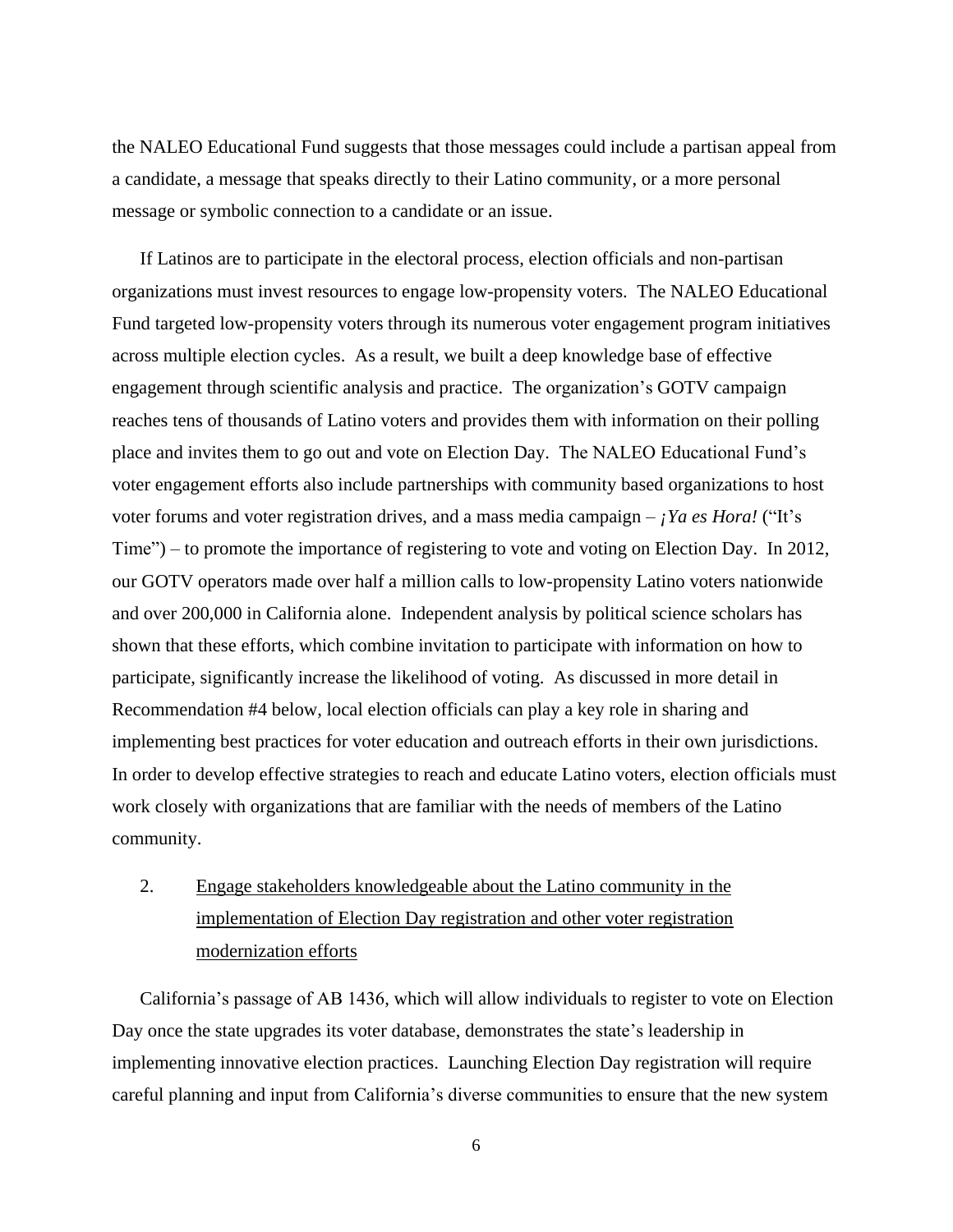makes registration more accessible for all of the state's citizens. If the state establishes any working groups or advisory committees to guide the implementation of Election Day registration, those groups should include stakeholders that work with and are knowledgeable about the civic engagement needs of California's diverse populations.

In addition, California election officials and other policymakers are actively involved in a dialogue with stakeholders about future voter registration database modernization efforts, including proposals to utilize or import information from other government databases to update the state's registration rolls. Proponents believe that if properly implemented, this approach could help achieve greater voter registration by Latinos and other underrepresented citizens. We believe that this approach is worth exploring, as long as we seriously consider the challenges the state would face in pursuing it. For example, the state would need to be mindful of what database information is imported – existing databases may not accurately reflect which persons are eligible to vote or may include other inaccurate information about potential registrants. As California considers voter registration modernization, the state and its local jurisdictions must engage in thoughtful conversations to ensure that any innovations make our registration system more accessible to California's diverse populations. Specifically, the state and its jurisdictions must solicit input from Latino leaders who understand the impact of election practices on the Latino community in order to make voter registration modernization a success in California.

## 3. Ensure strict compliance with language assistance provisions of the federal Voting Rights Act across California

Providing voters with election information in the language that they best understand is critical to removing barriers to participation. The language assistance provisions of the federal Voting Rights Act (VRA) protect the ability of citizens who are not yet fully proficient in English to vote by requiring certain jurisdictions to provide language assistance to those voters in Spanish and other languages. Under these provisions, the state of California and twenty-eight of its counties must provide certain types of language assistance in Spanish to their voters. The law generally requires that all election information those jurisdictions provide in English must also be available in Spanish, including registration materials, voter guides, notices, and ballots. In addition, jurisdictions must provide language assistance throughout the registration and voting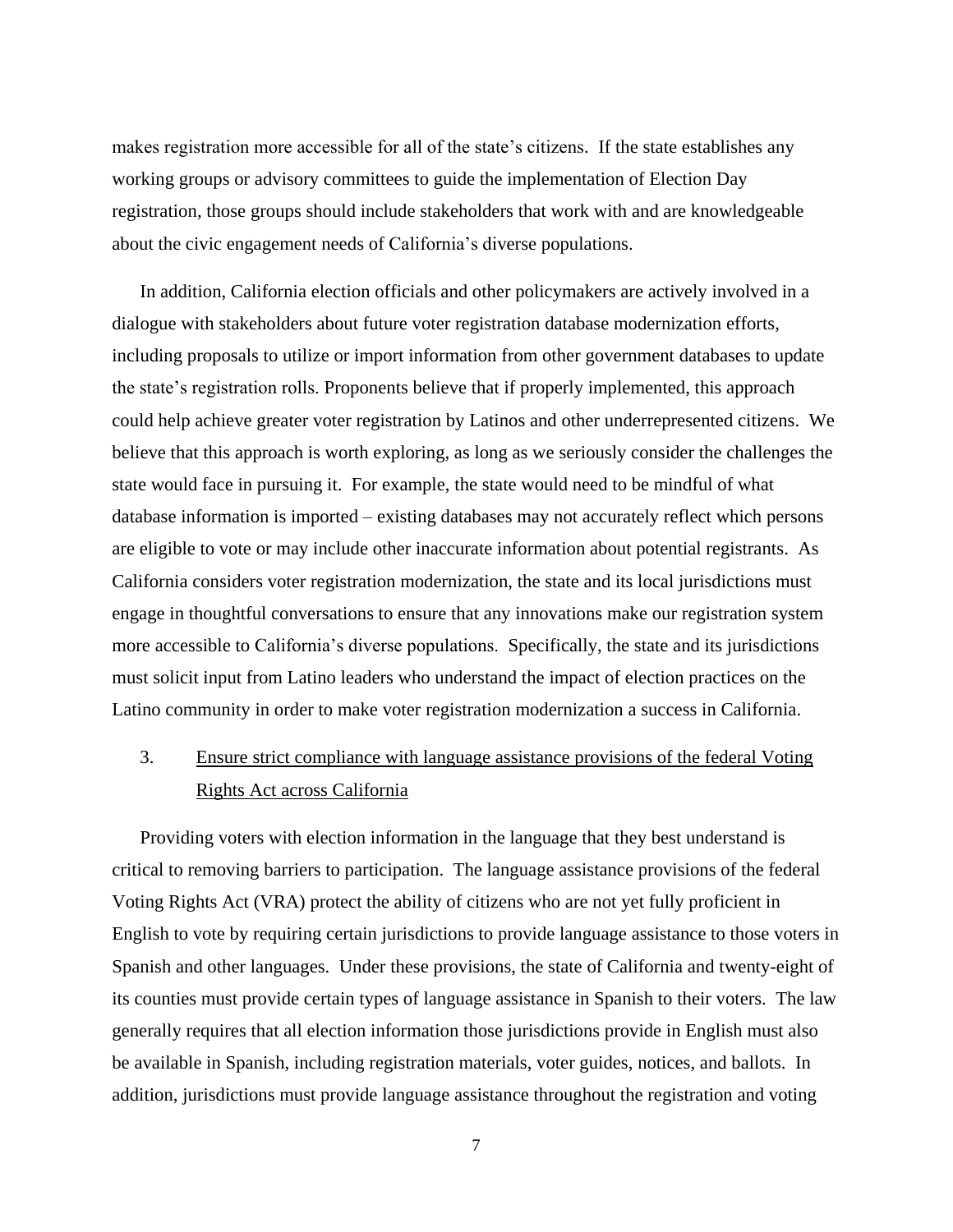process, which includes provision of information through mail and at election offices, and voter assistance at the polls.

The 2010 American Community Survey indicates that there are 1.2 million adult Latino citizens in California who are not yet fully English-proficient. Although several California counties are effectively complying with the language assistance requirements, it is important to note that over the last decade the U.S. Department of Justice filed several complaints against California counties and cities for non-compliance. As recently as 2011, the Department of Justice filed litigation against Alameda County for failing to provide language assistance and translated materials and information to cast an informed ballot for Spanish and Chinese speaking U.S. citizens. Riverside County faced a similar complaint in 2010, when it failed to provide a bilingual election program in Spanish. In efforts to remedy failures of Section 203 compliance, the Department of Justice deployed election observers to monitor Riverside and Alameda County elections.

U.S. citizens in California, regardless of their English proficiency, have the right to be informed voters and obtain language assistance. It is essential that California and all of its covered counties comply with federal law to ensure no eligible Californian is excluded from the electoral process or prevented from casting a ballot.

### 4. Identify and share the best election practices of California's 58 counties

An additional barrier to full Latino voter participation in California is the lack of consistency within California counties' practices with respect to access to the electoral process. We have learned from the Department of Justice's language assistance enforcement efforts in California and our own experiences that election administration is inconsistent across California counties. It is essential that California voters, regardless of where they reside, have the same opportunities to participate in the state's democracy. Counties can benefit from sharing best election practices to maintain a high-quality voter experience throughout California.

For example, Los Angeles County and Orange County have invited community groups to engage in an on-going dialogue of how to improve local election administration, voter education and voter outreach. The NALEO Educational Fund is a member of working groups in the City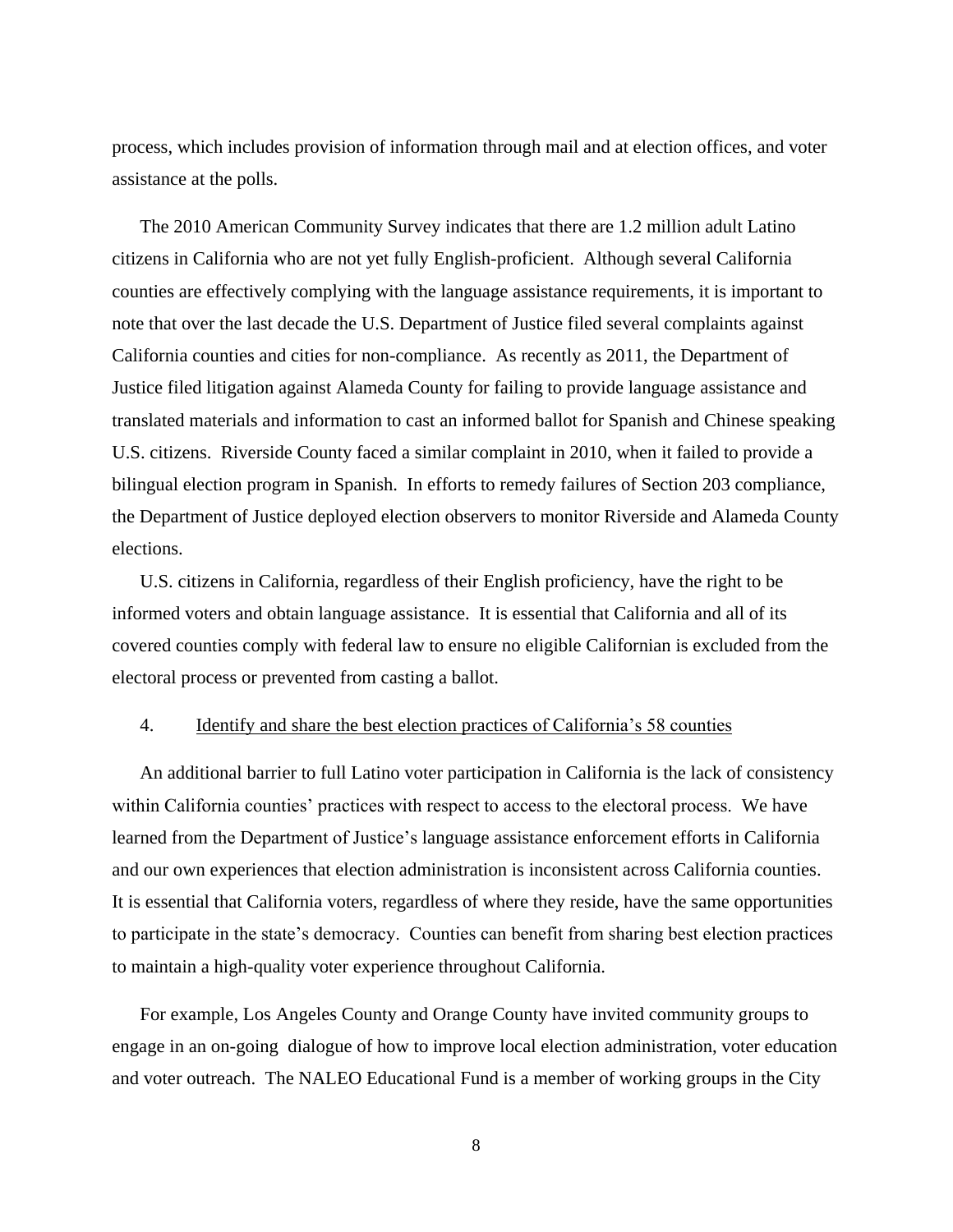of Los Angeles, as well as in Los Angeles, Orange and San Diego counties. These groups have successfully worked to address challenges which diminish the barriers to participation for Latino and other underrepresented voters. To increase voter outreach this election cycle, the NALEO Educational Fund partnered with the Los Angeles County Registrar Recorder/County Clerk and community and media organizations to organize National Voter Registration Day, on September 25, 2012. National Voter Registration Day consisted of simultaneous events across the nation focused on registering voters before the voter registration deadline. Los Angeles County is just one of several jurisdictions which are reaching out to community groups – election administrators throughout California are implementing innovative solutions to make voting fully accessible for all of their citizens. Local election officials should continue to pro-actively work together and share best practices to ensure that quality election processes are implemented effectively throughout the state.

# 5. Enhance the voter engagement of California's youth through improved civics instruction and greater opportunities for the registration of eligible high school students

According to the California demographic profile by Pew Hispanic Center, Latinos are 50.1% of California's K-12 population, and the median age for U.S.- born Latinos is 17. Improving civics instruction and providing greater opportunities for eligible high school students to register to vote will strengthen California's future electorate and reduce barriers to Latino participation.

Like most U.S. states, California has a civics instruction requirement in high school. In California, the requirement is one semester of civics instruction before graduation. Many young people, however, do not demonstrate knowledge of basic information on how to participate in the electoral process. A July 2012 national poll conducted by Tufts University Center for Information and Research on Civic Learning that included Californian youth showed that young people ages 18-29 do not have basic voter information. The poll indicated that 61.0% of respondents did not know their state's voter registration deadline, and 51.6% were not aware of early voting for their state. Enhancement of California's civics instruction curriculum can help ensure that its youth learn about all of the important aspects of its electoral process by including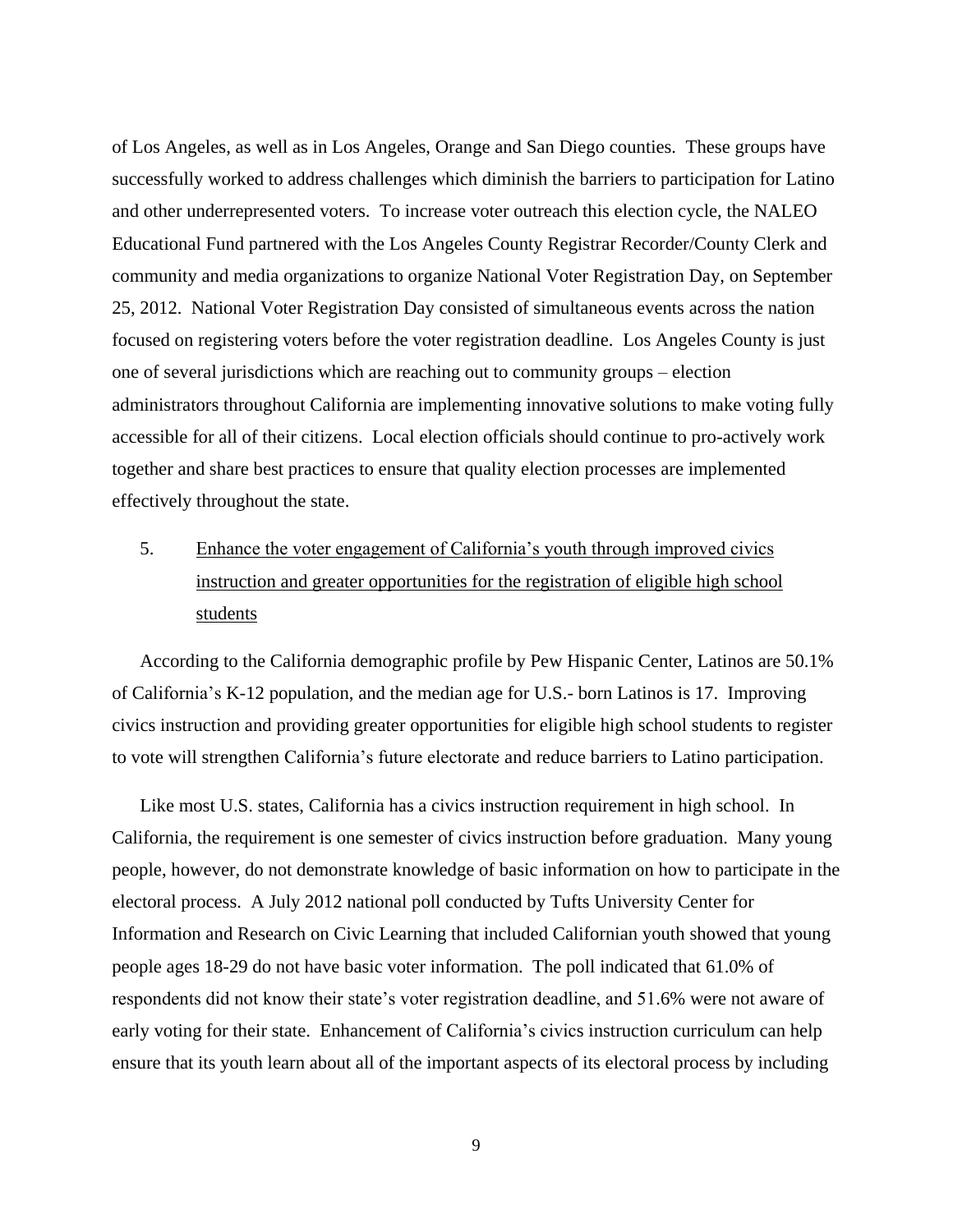a greater emphasis on the "basics" of voting, such as how to register to vote and participate in the electoral process.

In addition, the state's high schools are well-positioned to encourage students to register to vote, and provide them with voter registration materials to those who are eligible. We have the opportunity to build a stronger California electorate for the future by improving civics education and promoting voter registration in high schools today.

### 6. Support naturalization of California's legal permanent residents by enhancing availability of adult English Language Learner (ELL) and civics instruction

California can increase its electorate and strengthen democratic participation by supporting the naturalization of legal permanent residents through the expansion of adult civics and English language instruction. In California, there is a high prevalence of non-citizenship among the state's Latino population, which reduces the number of Latino adults who are eligible to register and vote. According to 2011 Department of Homeland Security estimates, there are 2.4 million total legal permanent residents who are eligible to naturalize in California. This includes Latino and non-Latino legal permanent residents, and is the largest number of any state in the nation.

In order for these newcomers to become U.S. citizens, they must demonstrate knowledge of U.S. civics and English language proficiency. Through our work with Latino legal permanent residents who are eligible for naturalization, we have learned that many of these potential U.S. citizenship applicants are deterred from applying due to limited English-language proficiency or knowledge of civics needed to pass the naturalization exam. Thus, California can support naturalization – and in turn, build its electorate – by enhancing the availability of adult English language learner (ELL) instruction and civics education through our public education system.

Adult education provided through K-12 public school districts is one of the primary means through which legal permanent residents obtain ELL instruction. The California Department of Education reports that the English as a Second Language Program is the largest of all adult education programs in California, showing there is great demand for ELL instruction. However, access to California adult education decreased over the last several years due to school district budget cuts across the state.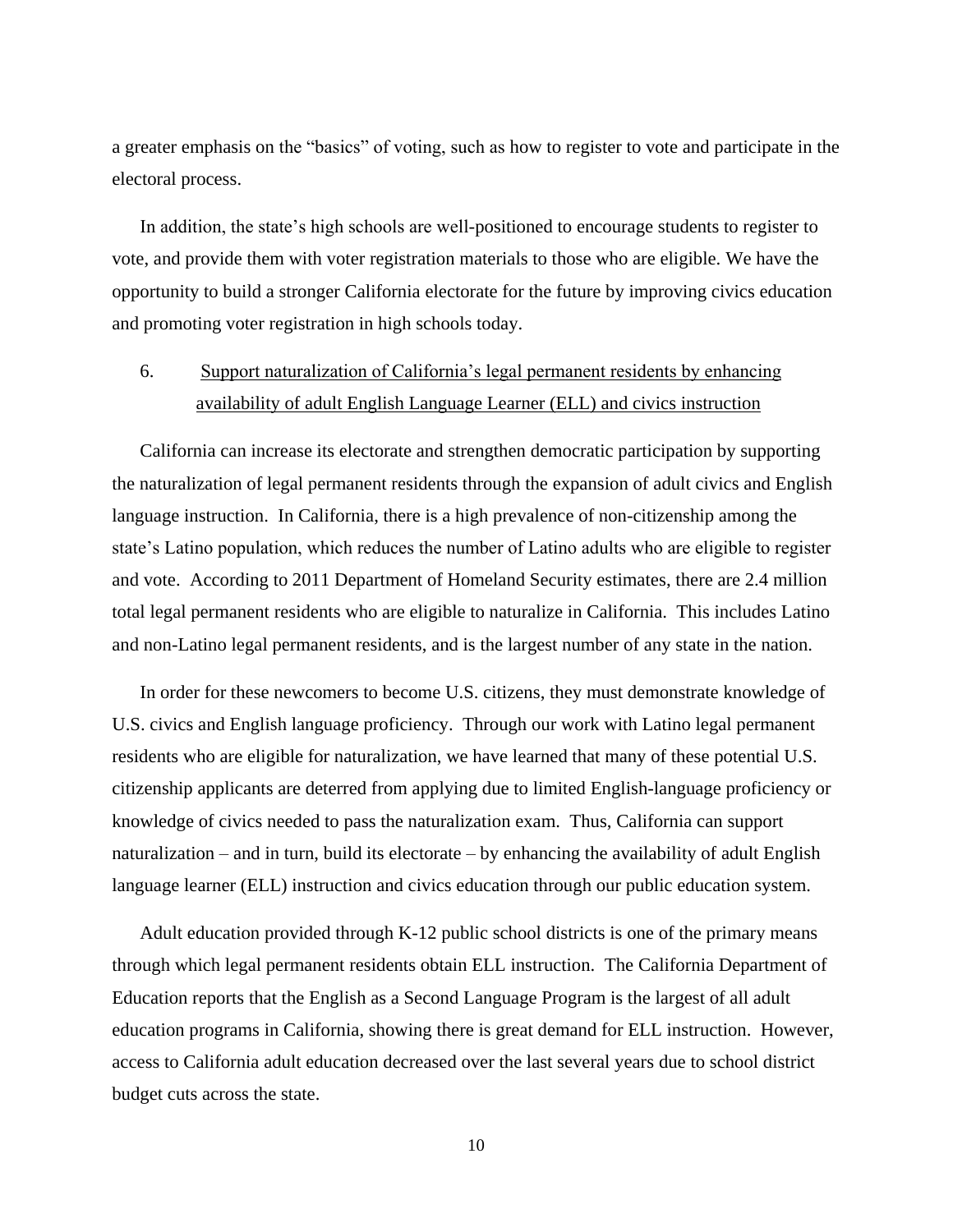A 2006 study on access to adult ELL classes by the NALEO Educational Fund found that while there is high motivation to learn English by non-English speakers, classes are often overbooked, overcrowded and may have long waiting lists. In California, 40% of the surveyed providers reported having a waiting list for placement. A few schools reported having waiting lists of six months to a year to access a classroom seat. To reduce or eliminate waiting lists, California ELL providers said that they increased class size to as many as 40 students or more, found creative ways to house classrooms in churches or community centers, opened new classes as teacher capacity and funding permitted, or simply turned interested students away. Additionally, most ELL courses primarily cover basic English language skills; due to limited funding, there are few courses for ELL intermediate or advance learners. One ELL provider reported placing students in classes that did not match their proficiency level, and transferred them once a space in the correct level became available.

With regard to adult education overall (a large component of which is ELL instruction), a more recent June 2012 survey by EdSource of the state's 30 largest school districts found that a majority of school districts had significantly decreased their total programming for adult education. Oakland Unified reported reducing adult education spending from \$11.7 million in the 2007-08 school year to just \$1 million for the 2012-13 school year. The San Jose Unified School District served 2,500 adult education students but turned away 5,000 adults seeking to enroll in adult education classes. The Los Angeles Unified School District nearly closed its adult education program in June 2012, but an agreement with union representatives reduced the program instead.

School districts will continue to face budget challenges. California must therefore take steps to safeguard programs that provide ELL instruction and civics education. Policies should seek to enhance access to English language and civics instruction by increasing funding, in order to ensure that legal permanent residents receive the assistance needed to pursue their dream of U.S. citizenship.

Another significant barrier for California legal permanent residents who are pursuing U.S. citizenship is the high cost of the naturalization application. Legal permanent residents must generally pay \$680 to initiate the naturalization process, which puts U.S. citizenship out of reach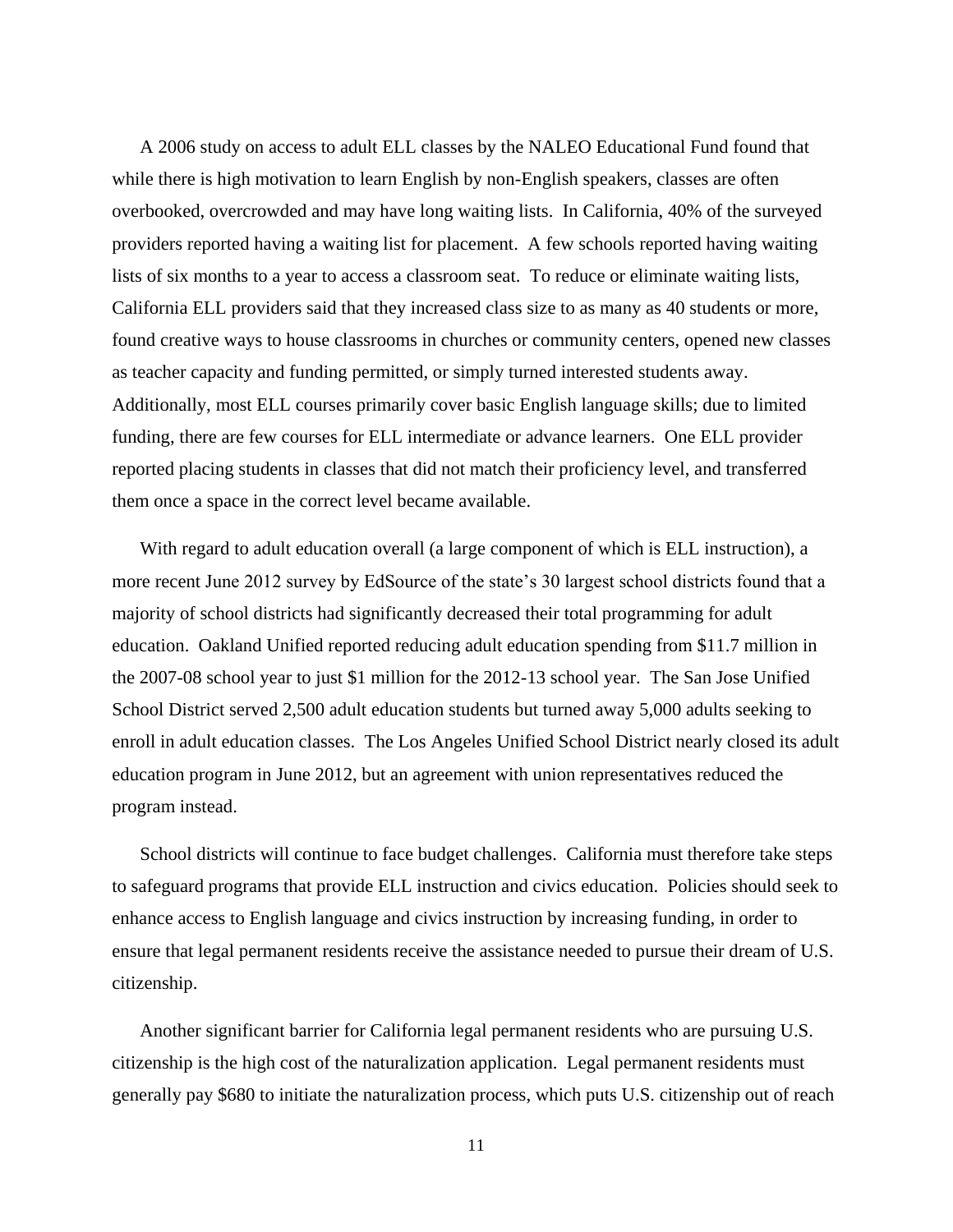for many low and middle-income newcomers. From 1995 to 2010, the fee to apply for U.S. citizenship increased by 400%, after controlling for inflation. The increases in the naturalization fee result in part from our nation's flawed structure of financing federal immigration services, which require that the fees from naturalization applicants cover expenses unrelated to the processing of their applications.

The NALEO Educational Fund is working with the United States Citizenship and Immigration Services (USCIS) to address the high cost of naturalization, and to stabilize the application fee. While the naturalization fee is a federal issue, California policymakers can help keep naturalization affordable by opposing any unfair fee hikes that may be proposed in the future, and advocating with federal policymakers to explore options to reduce the fee.

#### Conclusion

Chairman Correa and Members of the Senate Committee on Elections and Constitutional Amendments, we are fortunate in California that we do not face the challenges of restrictive voting laws being implemented in others states. However, there are still several actions we can take to make our democracy more robust and responsive to all of its citizens. To strengthen California's democracy and ensure full access to the state's electoral process, policymakers, advocates, community organizations and public and private institutions should take steps to promote Latino participation by:

- 1) Improving voter education and outreach for Latino voters;
- 2) Engaging stakeholders knowledgeable about the Latino community in the implementation of Election Day registration and other voter registration modernization efforts;
- 3) Ensuring strict compliance with language assistance provisions of the federal Voting Rights Act across California;
- 4) Identifying and sharing best election practices of California's 58 counties;
- 5) Enhancing the voter engagement of California's youth through improved civics instruction and greater opportunities for the registration of eligible high school students; and